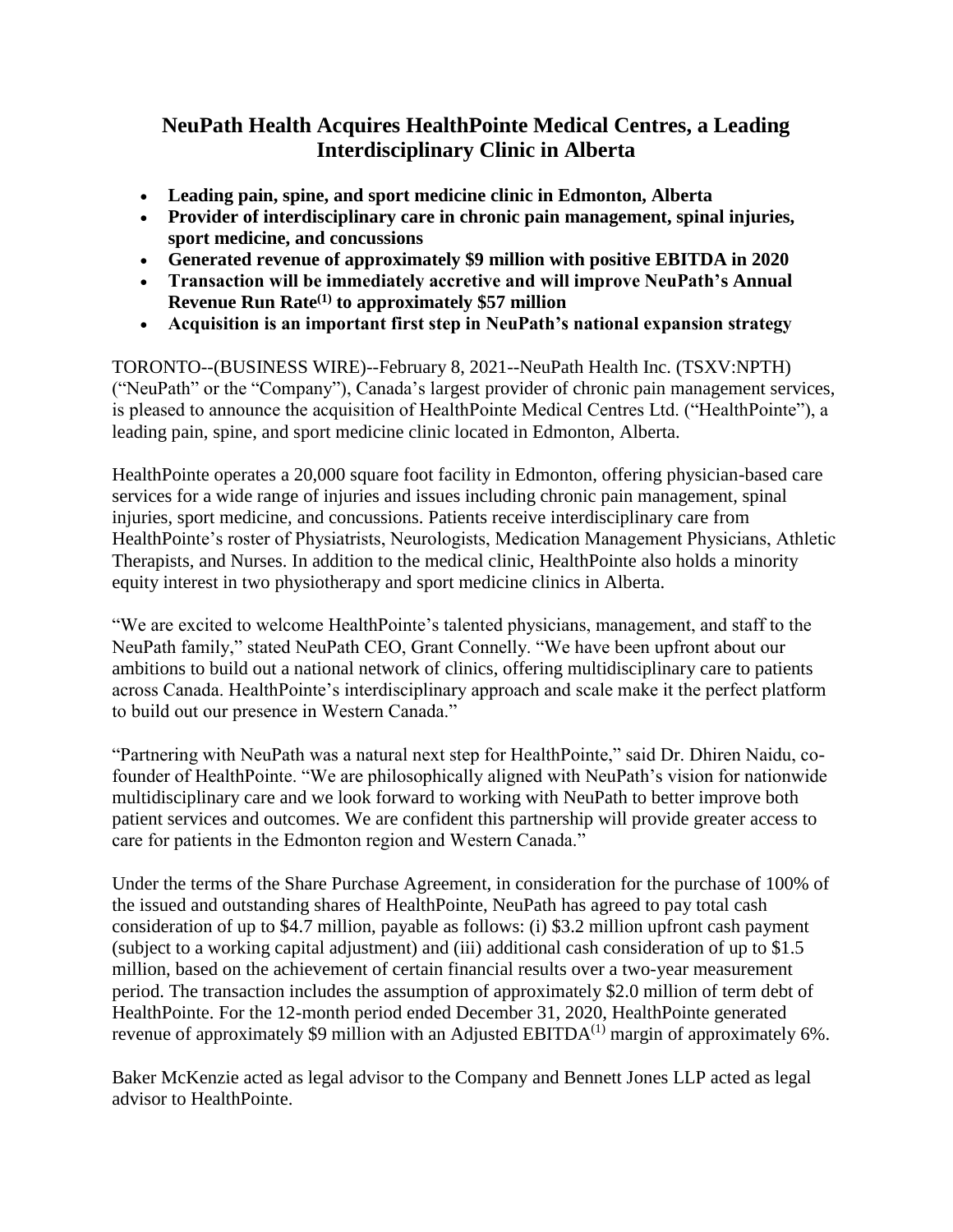#### **Non-IFRS Financial Measures**

This news release contains financial terms (such as Adjusted EBITDA) that are not considered in International Financial Reporting Standards ("IFRS"). Such financial measures, together with measures prepared in accordance with IFRS, provide useful information to investors and shareholders, as management uses them to evaluate the operating performance of the Company. The Company's determination of these non-IFRS measures may differ from other reporting issuers, and therefore are unlikely to be comparable to similar measures presented by other companies. Further, these non-IFRS measures should not be considered in isolation or as a substitute for measures of performance or cash flows prepared in accordance with IFRS. These financial measures are included because management uses this information to analyze operating performance and liquidity.

## *(1) Adjusted EBITDA & Annual Revenue Run Rate*

Management believes EBITDA (earnings before interest, taxes, depreciation and amortization) is a common measure used to assess profitability before the impact of different financing methods, income taxes, depreciation and impairment of capital assets and amortization of intangible assets.

The Company defines Adjusted EBITDA as earnings before depreciation and amortization, net interest expense (income) and income tax expense (recovery), stock-based compensation expense, transaction costs related to the qualifying transaction in June 2020, restructuring, fair value adjustments, impairment and finance income.

Annual Revenue Run Rate figures are calculated based on annualizing the Company's third quarter reported revenue number of \$12.0 million.

## **About NeuPath**

NeuPath is Canada's largest provider of chronic pain management services that operates under two leading brands in Ontario: CPM - Centres for Pain Management and InMedic Creative Medicine. NeuPath has 12 locations across Ontario with more than 100 licensed healthcare providers that provide care to over 11,000 patients annually. NeuPath offers a comprehensive chronic pain assessment and multi-modal treatment plan based on recommendations by a group of trained physicians to help patients manage their chronic pain and optimize their quality of life. In addition to chronic pain management clinics, NeuPath offers workplace health services as the single, largest cost of chronic pain is lost productivity due to sick days, short and long-term disability claims, and job loss.

#### **Forward-Looking Statements**

This news release contains forward-looking statements. All statements, other than statements of historical fact, that address activities, events or developments that the Company believes, expects or anticipates will or may occur in the future are forward-looking statements, including without limitation, the Company's belief that it will be able to provide greater access to care for patients in Western Canada. These forward-looking statements reflect the current expectations or beliefs